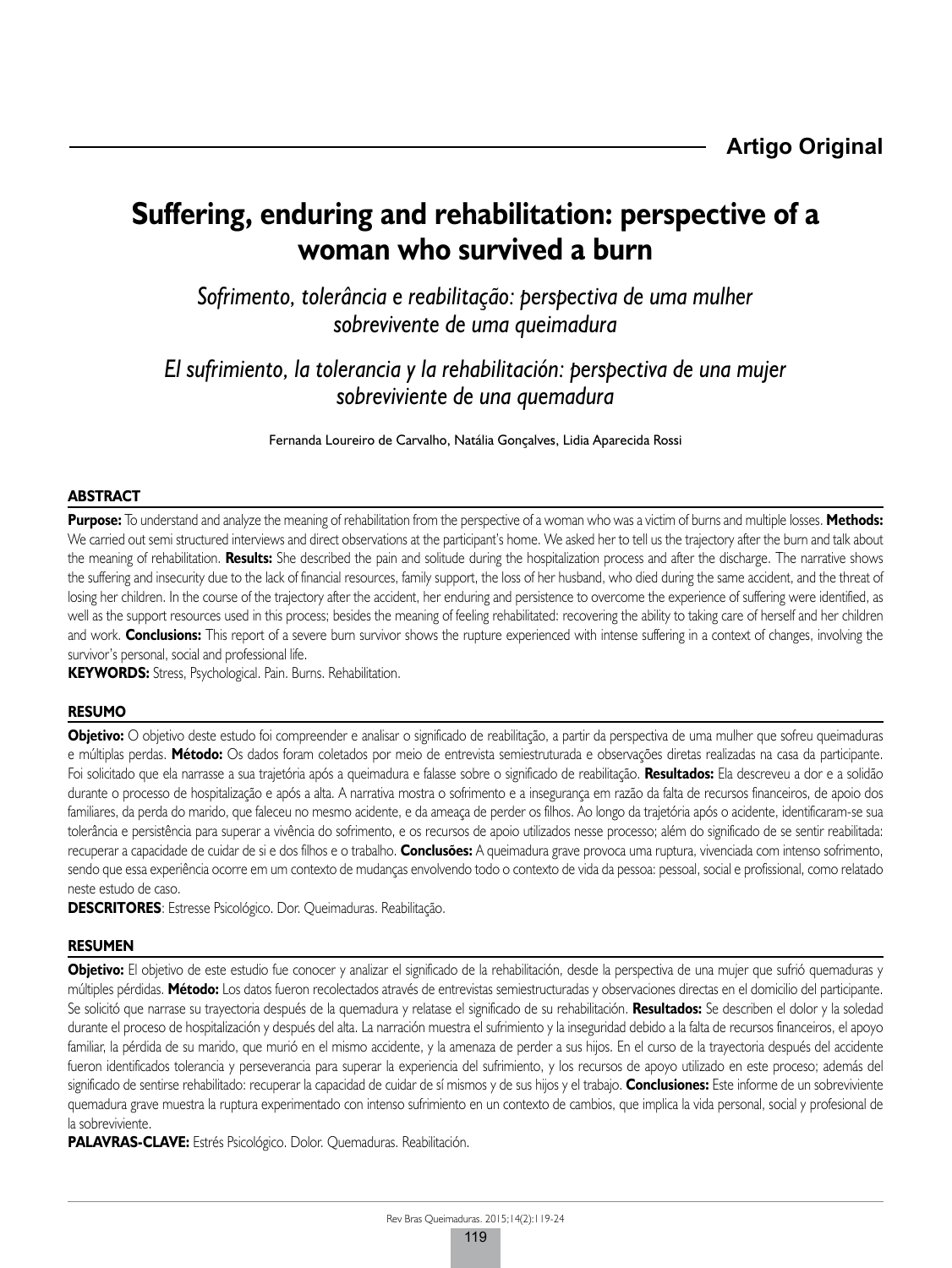#### **INTRODUCTION**

Care for burns victims implies the consideration of the trauma experience as the person and relatives experienced it. The burn experience gains different meanings for the trauma victim, for the relatives and professionals; permeated by different expectations and objectives, which entail implications for the way they experience the burn and for decision making on the treatment. The severe burn entails serious consequences for the individual and relatives. It is mainly characterized as an abrupt event that interrupts the course of life of a person and the family group, often causing an irreparable rupture in the course of life<sup> $\mathsf{I}$ </sup>.

For the majority of burn victims, the hospitalization phase is represented as a moment permeated by suffering, associated with physiological changes, painful procedures, separation from the family and loved ones and from the activities that are sources of pleasure. Each day, the severe burn victim discovers that (s)he will have to overcome many challenges to survive and is confronted with changes that happen in his/her body and life. In that context, each surgical procedure can signify the hope of recovery. The hospital discharge marks the passage to a new phase of daily coping; the experience of the end of a challenge – survival and the recovery from injuries (during hospitalization) – to cope with the external world<sup>2,3</sup>.

After the discharge, the burn victim and relatives take the long course of the adaptation process. In this case report, the meaning of this experience is described from the perspective of a 46-year-old female health professional who was a victim of severe burns.

Morse & Carter<sup>4</sup> described a Model of Suffering, analyzing a similar case, of a woman who was a burn victim and had to cope with multiple losses. In that Model, the authors distinguished between enduring and suffering. Enduring, an emotional condition, refers to the present, to the moment experienced. This emotional condition can comprise three distinct moments: enduring to survive (bearing an impacting physical threat); enduring to live (a psychological reaction in response to a significant threat) and enduring in view of death (perseverance to complete the selected tasks instead of surrendering to death). Suffering is an emotional status, in which the person acknowledges the reality of the events, assessing the impact of the event on his/her past, present and future<sup>4,5</sup>.

Although these constructs (enduring and suffering) are discussed as separate stages, in practice, they are interrelated<sup>6</sup>. Between enduring and suffering, the authors include uncertainty. The moment when the person recognizes what (s)he wants to achieve but does not know how to do it. The suffering present in this phase is associated with the perceived lack of capacity to overcome the situation. In the process of tolerating the present, the possible overcoming is not perceived as a possible choice. The acknowledgement of the trauma, disease or loss and its circumstances as something oppressive, crushing and the perceived change this situation will provoke in the future makes the suffering unbearable. It is in the process of suffering, of the past experience (event) and the perception of the present (intense emotion of suffering) that the person starts to perceive the hope in the future.

A future in which one cannot continue based on the recovery of the past condition<sup>7</sup>, but only adapt to the change.

The description of the reality that involves bearing and enduring in view of the pain, the misery and the suffering is more than the report of reality; it includes a moral message that is shared by all people who are close<sup>7</sup>; by those people who in close contact contribute to legitimize the social standards of behavior. Thus, the suffering is experienced, expecting survival and losing the hope of returning to the previous condition (without the physical and visceral marks) day by day, as these will modify the individual forever<sup>7</sup>.

Hence, the reconstruction of new perceived possibility, i.e. of the hope for a new life occurs in the experience of intense pain and suffering independently of being strong, optimistic or resilient (in the magical sense)<sup>7</sup>. The suffering becomes a reparation process<sup>6</sup>. The acknowledgement of the effect of the trauma in the person's life, provoking irreparable damage, and of the effects on the future, in an experience of intense suffering, can result in a flexible and more realistic planning of the future<sup>6</sup>.

This process is social and culturally determined and, to understand it, the aspects involved in the disease or trauma, adaptation and rehabilitation need to be considered in the context of the sociocultural relation, besides taking into account those aspects related to the domain of the natural sciences. With its sociocultural particularities, each group presents different forms of attributing meaning to the experience of being or feeling ill or suffering. The representation of the disease or trauma is related to the role performance or to the social use of the body, that is, to the experience, which informs and is guided by the representations, at the interlink between action and representation<sup>8</sup>.

We based this analysis on the interpretative perspective of the health and disease phenomenon, theoretically aligned with the hermeneutical paradigm. According to Geertz, the main representative of this perspective, the culture, "networks of meanings" woven by man and which tie him down, constitutes the context in which humans guide their actions and grant meanings to the world<sup>9</sup>.

Focused on the analysis of the structures of meaning that guide the actions and representations of a human group, and in line with the theoretical premises of hermeneutics, interpretive studies adopt the understanding as a fundamental category of knowledge (although they also include explanation), which aims to interpret the meanings of human conducts. For these studies, the ethnographic method is used<sup>9</sup>, which implies personal contact with the research subjects, emphasizing the qualitative research techniques, mainly participant observation and interviews. The emphasis on the understanding of the cultural context in which the different explanatory models of the disease are constructed represents the core of the interpretive approach, interested in apprehending the meanings socially attributed to health and disease.

The acknowledgement of the models' heterogeneity is in accordance with the proposal for an analytic distinction between the disease, which refers to the abnormality of the biological process according to the medical understanding, and the illness,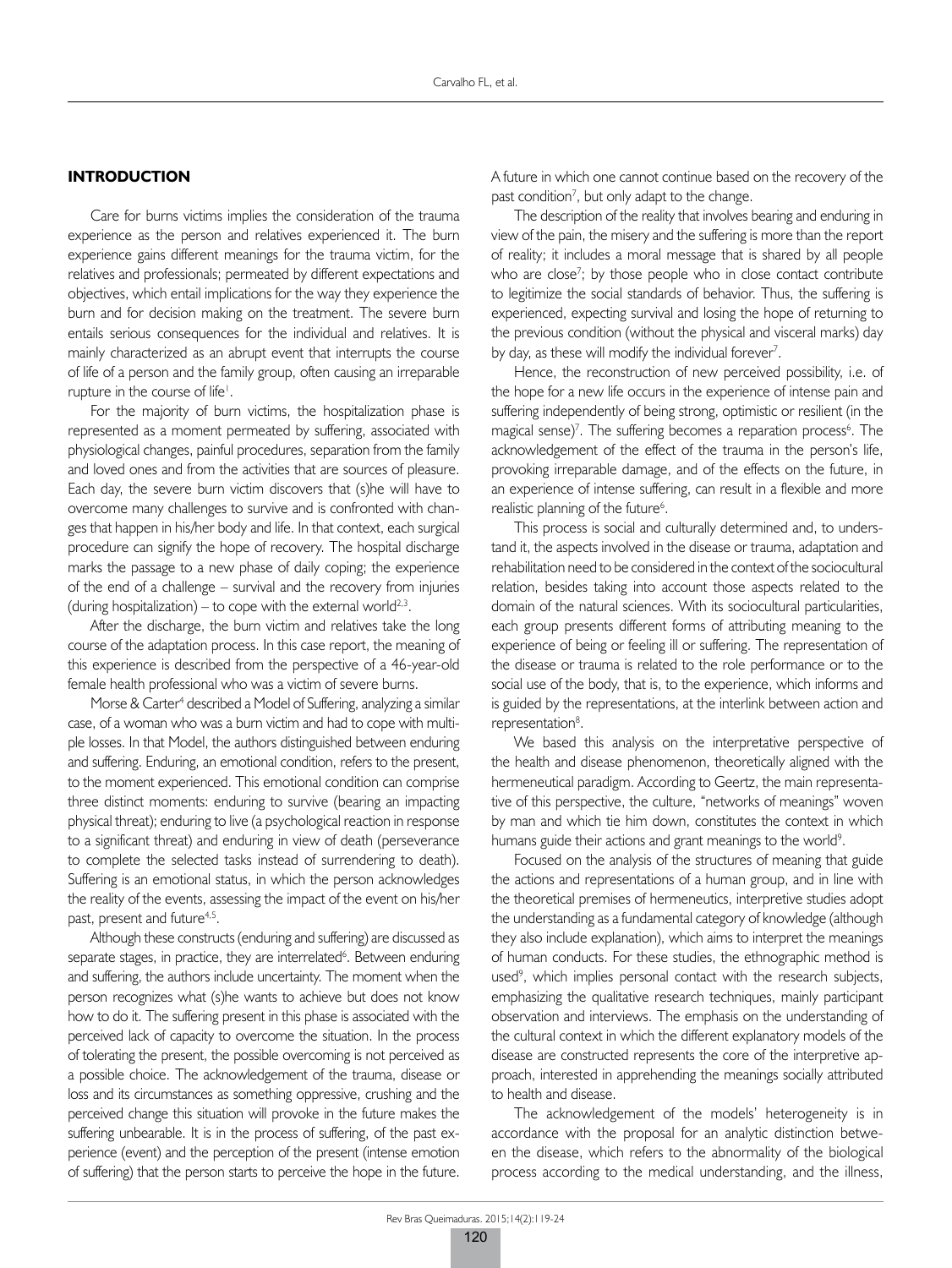corresponding to the subjective experience of the disease, and the cultural expression of the disease (sickness)<sup>10,11</sup>.

The objectives of this ethnographic case study are to describe and understand the suffering process based on the narrative of a female burn victim. This narrative is analyzed in the light of the models by Morse & Carter<sup>4</sup> and Kleinman<sup>12</sup>, which are focused on the experience of suffering and disease/trauma, respectively. This analysis shows the emotion the patient experiences as part of the process and some comforting care strategies in the process of suffering that help the individual to cope with it<sup>4</sup>.

## **METHODS**

Qualitative ethnographic case report that analyzes the meaning of rehabilitation based on the perspective of a female burn victim attended at the Burns Unit of the Ribeirão Preto Medical School Hospital das Clínicas. This study is part of a broader study that received approval from the Hospital's Ethics Committee. To preserve the participant's anonymity, despite the consent granted for the dissemination of this experience, information like the place of residence and the profession were omitted.

We collected the data by consulting the medical and nursing records in the patients' histories, besides semistructured interviews and direct observations at the hospital and at the participant's home after the discharge. We asked the participant to tell her story. We visited her home twice that also served as the scenario for this study. In this context, the following we observed the following aspects: housing conditions, relationships among residents, behaviors and interactions, work and leisure activities, and also how the patient and relatives manifested when discussing the trauma and the current condition, and the support resources used when coping with the situation.

We recorded the data on tape and in a field diary. The narrative was reconstructed based on the analysis process. In the data analysis, the set of information was considered, organizing initial categories that were interpreted in view of all the information collected.

## **RESULTS**

#### **Sociodemographic and clinical characteristics**

Forty-six year-old woman, widowed, health professional from a city in the region of Ribeirão Preto, state of São Paulo, Brazil, where she lives with her two children, aged 11 and 18 years. At the time of the accident, she indicated a monthly income of U\$ 8.775 with a higher education level. The total body surface area burned corresponded to 30%, with second and third-degree burns on the upper and lower left limbs, due to the explosion of a gas cylinder after technical problems with a stove. As a result of the explosion, the house was damaged. Initial care was provided at another private hospital, where she was hospitalized for four months.

Her husband, who suffered burns during the same accident, died during the week of the accident as a consequence of the trauma.

Next, she was hospitalized for 26 days at a Burns Unit in the interior of the State of São Paulo. Nothing happened to the children, as they were in the bedrooms of the house when the explosion happened. Next, this woman's narrative is presented in chronological order.

## **A narrative of suffering and mourning and tolerance/persistence to survive**

Since the start of the conversations, the participant was available and remained focused on the interview. She remembered the possibility of losing the children during the accident and her emotional and physical frailty; she talked about how she perceived her changed appearance after the burn.

*"My first perception after the accident was that I was mutilated (...) I did not look at my burned skin; I only looked at my skin afterwards, at the Burns Unit (...) I felt very lonely, very lonely."*

She talked about the perception of death and mourning because of the losses she experienced, of her husband, her appearance and her house. She smiled when talking about her relationship with her children and husband. She cried when talking about her frustration about the initial treatment at a private hospital, highlighting her humiliation because of the financial difficulties to pay for the treatment and because she did not perceive improvement during the initial treatment.

*"After my whole house exploded, after I lost my skin, I lost my husband, my everything, the possibility of everything… I closed down… I felt in raw flesh… But it was good… I needed that… I started thinking of the desire to get cured."*

After the discharge, the first visit to the participant took place, while the children were in school, at a home to which she had moved temporarily after leaving her mother's house. At that house, few reminders of the couple and the nuclear family's joint life were observed in the domestic environment, such as pictures or other objects that could favor the memories of the relation with the husband/father (field diary). According to the participant, his family of origin took many personal objects after the expertise and vacation of the house damaged by the explosion.

*"After the accident, my husband's relatives removed all of the things from the house and took everything. They delivered the rest of the stuff for friends to keep. I felt… burned, dumped in the garbage."*

A plant was left for the participant, which the couple had grown before the burn. A friend of the couple, who kept of the family's belonging at the time of the accident, rescued the plant, which survived the explosion.

Her reports are permeated by resentment, felt when she perceived the family members' resistance to receive her, shown in the complaints of her mother when she spent some time at her parents' house. She reported that the house did not possess the facilities needed for her physical sequelae.

*"I felt like a nuisance... (...) I couldn't stay at my mother's house at all. Nobody was concerned about me. My brother went to see me just once and disappeared (...). I didn't get support from my mother.*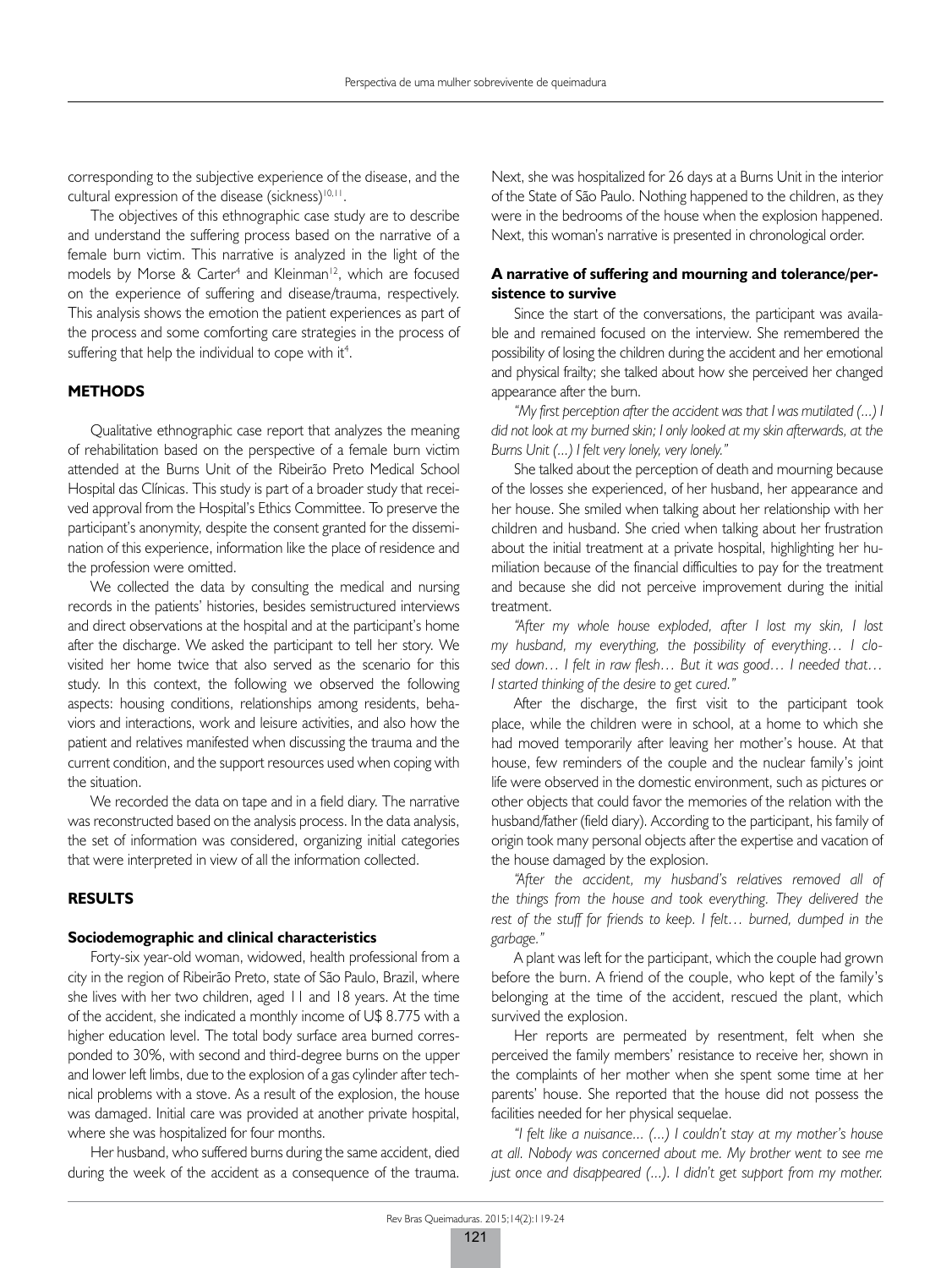*That routine of washing the children's clothes, of lunch, her saying it was bothering... (...). Now, (reminding) the relation with my mother is what hurts most. I didn't get the extent of that relationship (...) I felt very lonely, very lonely."*

\_\_(During the hospitalization):

*"...there was great distancing from my family. (...) ...there was a couple and they did not have children and wanted to adopt mine. There was this uproar… They thought I wouldn't recover; they (couple) were thinking of adopting the two (her children). The children told me that this couple said I had suffered a third-degree burn and that I had died. (...) It was abusive... (...) ...it was during the psychotherapy that I perceived, when I was the weakest, what family I had… The psychologist helped me a lot, I remember all therapy sessions..."*

#### **Assuming the mothering role and getting back to work:**

When she discussed the resumption of the course of her life, she emphasized her insecurity and conflict between the desire and the fear of getting back to the city where she used to live and to work. She mentioned the difficulties she felt in her life with and care for her children, because of her husband's absence to support her in her mothering role:

*"Soon after I got out of hospital (...) in one month... I started looking for an apartment… I asked the children to come and live with me, soon during the first week… It was very difficult for me to organize the meals; at first, we went hungry... (...) I remember that the psychologist helped me a lot when she talked about the targets and I was trying to follow that. It was as if it were a light at the end of the tunnel, because I could not see the children. I started seeing them not so long ago. I was aware of my responsibilities, but I was only thinking of taking care of myself. And that was good, how was I going to take care of them if I wasn't well? I was concerned with feeding myself, feeding the children, sleeping a lot."*

The return to work appears as an important element in the perception of normality:

*"It was very difficult to return to work, I was very reluctant until then. I knew that I'd have to return one day... (...) ...I even considered not returning anymore, but I have my children… I still do not feel able to take care of others, to listen to (the report of) my patients' suffering, their solidarity with regard to my recovery still touches me and, at the same time, their piety concerning what happened to me and my family. I tried to return; I was obliged to return and now I cannot ask the psychiatrist for a leave anymore."*

When she got back to work, she manifested the need to maintain the bond with the multidisciplinary team for the sake of physical and emotional strengthening, as she did not feel rehabilitated in view of the evidence of conflicts and challenges that had to be overcome. When she returned to work, she started to contribute to the family income with her salary, adding up to the husband's pension (hers and each of her children's), received after his loss.

*"Now, there is nothing better than having my home and having returned to my job. First, I didn't know that they (colleagues)* 

*would welcome me the way they did. I was not expecting that I think I invented too much about what they were going to say: "that problematic employee"; "the trauma victim is back"! "thepost-trauma is back"; "what is she (I) going to do her? ...because I'm one of the latest to enter the team. They (colleagues) waited for me!... So, when I had to come back, the team itself protected me in that sense... Despite having sequelae, despite my lack of mental conditions to attend I wanted to stay there. I felt insecure but, at the same time, I said to myself that I wouldn't give up. I was very sincere and it was agreed that I would return little by little. I said "I don't know if I'll stay here again… I don't know where I'll go..." After two months of coming and going the team welcomed me (...)."*

The participant acknowledges that she may have had mistaken impressions of the welcoming she'd receive in her job, but also reports on the concrete losses that were interpreted as problems with her head:

*"Of course, I had problems with the head... Ah! First, I lost my room. My things were all lost… the table was something I fought for… I pursued it… something else was when my head came*  into my group, while she (head) did not enter any other group... it *seemed as if she wanted to check if I could handle it."*

Besides the loss of physical space, she mentioned her perception of being persecuted, supervised and having no autonomy to do the work:

*"I feel that my head is persecuting me, they're pressuring me... (...) ...there were days when I didn't want to go to work. There were days when I* was very sad and thought that *I* wouldn't handle talking to the patients *anymore. When I got there (work), I forgot everything, my problems, my life. I say that, if it weren't for this job, which was something I was able to construct, I wouldn't survive... I don't lose that (my work, myself), the burn does not take that away from me. The house can go away... that (the accident) may happen again... but what I am... that is inside of me and nobody takes that away. Here I am, still persecutory: "do they (colleagues) want me to leave...?."*

She reported on the support she received from her children and friends and neighbors:

*"...There was a school I trusted to leave the children. They granted me full support. That was one problem less. They (children) went to school with friends (ride with parents of other children) ...There was a neighbor who helped me a lot. This first apartment was a second hospital to me, I'll suffer a lot when I leave (she was moving to a new house within the next few days). It makes me feel safe. My entire recovery happened here."*

## **The meaning of Rehabilitation:** *I learned what the burn was and how to take care of myself*

The second meeting with the participant took place at her new house in the city where she lived, after moving with her children and after having worked for some months at the sector where she had already been active, with some differences in her function.

The participants showed the rooms of the house and expressed her satisfaction with the conquest process after the sale of the pre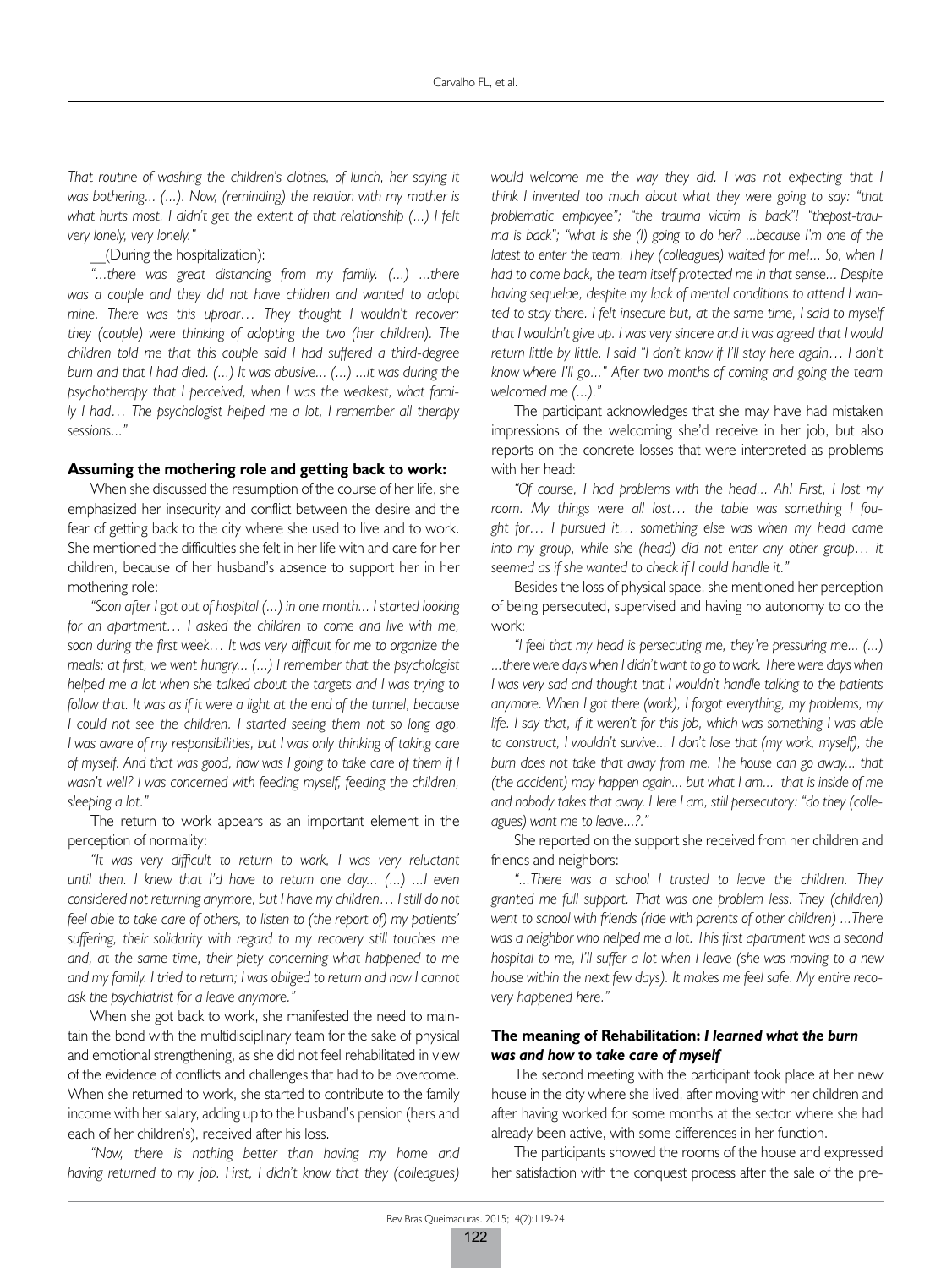vious house, where the explosion had happened. She described in detail how she has been trying to organize and conclude the reform of the house. While talking, her son watched television, her daughter was in the shower and there was a maid cleaning the house. While she made lunch, she talked informally about how gastronomy please and relaxed her and discussed her doubts about a new job offer to work in the municipal government's occupational safety team (Source: field diary).

When the family joined to have lunch, the participant spontaneously talked about her rehabilitation experience and about the conquests at work (Source: field diary):

*"Even this week, I summarized everything and felt extremely happy. I got my (work) agenda and saw the whole record of the process... ...of course, now in the beginning I did more lectures, a more cognitive work. There are times when, like now, I sat down and talked about me, I spent time alone and got scared. …I love my job. No matter how many problems I have, I grab onto my work, that's why I got mad when my things were out of place."*

She talked about relatives, sometimes highlighting negative and sometimes positive aspects, with pauses, while keeping up her organization routine of the house, divided with her aid. She showed the cupboards with her husband's objects and went to the balcony, where she informally talked about her gardening hobby. On that balcony, there was a plant, the same as she rescued after the explosion. The plant was stronger and more colored. During this second meeting with the participant, her enthusiasm about her rehabilitation could me noted, as well as her efforts to overcome the conflicts (Source: field diary).

*"I gradually understood what a burn was and how to take care of it. Everything they taught me, I did faithfully. I started taking care of the wound, doing the dressing and continued the therapy with the psychologist. The wound gradually dried, I got better. I started using the net, started to walk, I stood up. That was when I started to see my recovery… I started taking care of myself..."*

#### **DISCUSSION**

The narrative presented in this ethnographic case study is very similar to other narratives published<sup>6,8,13</sup> or known through the experience of professionals working at Burns Units.

At the start of the narrative, at the same time as she reported on her struggle to survive, she talked about the losses (of her skin, her husband and the house) and the threats of losing her children and the interruption of the treatment due to a lack of resources. In this context of suffering and pain, she mentions her attachment to her children and to what was left of her house, a plant that survived the explosion but that, like her, was weakened. She was unable to envisage the past and the future<sup>13</sup>. At first, she concentrated on the pain and suffering: *"I lost my skin, I lost my husband, my everything (...) I felt like a nuisance, burned and dumped in the garbage".*

Over time, the suffering obliged her to reflect on what had happened, on the reactions of loved ones, relatives, friends and the treatment received. This process is similar to a vicious

circle, in which the reflection process, which is inherent in suffering, makes people relive the trauma experience repeatedly and, by contextualizing the horror, reassess and find strength to endure<sup>13</sup>, to understand the present and think about the future. This process is enhanced, incorporating present and past situations: *"the relation with my mother is what hurts must. I didn't get the extent of that relation, I relived it again".* In that situation, the support of family members and loved ones is fundamental. Pre-existing conflicts can be exacerbated at these moments though, when the relations are already fragile and conflicting. Perceiving health professionals and relatives' empathy can also be harmful at that moment<sup>6</sup>. Therefore, appropriate strategies need to be used, proposing targets and showing routes to achieve them, as the participant affirmed, *"... I was trying to follow that (...) a light at the end of the tunnel".*

According to Kleinman<sup>12</sup>, the disease or trauma can be located in the tissue of a single individual, but the disease experience will incorporate the entire social circle, family, friends, loved ones and work. The feelings of fear and demoralization are rarely restricted to the client. The welcoming is important, but the expression of emotion and suffering the family and team present can provoke a collapse instead of helping the individual<sup>6</sup>.

In her reports, the participant shows the financial difficulty and the fact of having paid for care that did not seem to offer results according to her. She discussed the importance of the team's welcoming at the hospital and at work, but also the difficulties, at first, in private care, centered on the recovery of the injuries, from the pathological viewpoint, when her disease experience and expectation of results were completely ignored. Depending on the public and private, generalized and specialized health care spaces, other conflicts can be generated, imposing even greater suffering on the patient. Often, besides the institution, the distribution of power in the traditional relation between the professional who cures and the person who should receive care is unequal, involving people with different capacities: "one knows, the other feels; one prescribes, the other obeys; one is paid or the other pays"<sup>14</sup>. The treatment offered frequently focuses on the cure and, thus, in the case of burns, on the healing, and not on care. The traditional role of the "patient", hence, takes the form of passiveness and suffering<sup>14</sup>.

Suffering seems to resist to the "methods of science"; refers to something that cannot be studied in a laboratory. It is not a gross piece of information or a phenomenon that can be classified and measured, but a condition we externalize or hide from the social world<sup>14</sup>. This can also explain the difficulties the health professionals may experience to cope with the suffering, although they should be prepared for that. Similarly, the relatives suffer together with the burn victim and are not prepared to experience this kind of abrupt situation or even death, mainly because of the unexpected nature of the event. This moment is very stressful to the victim though, who frequently cannot engage in practical matters, which the family should solve, such as the cost of treatment, resources and support to guarantee the continuity of the children's routine.